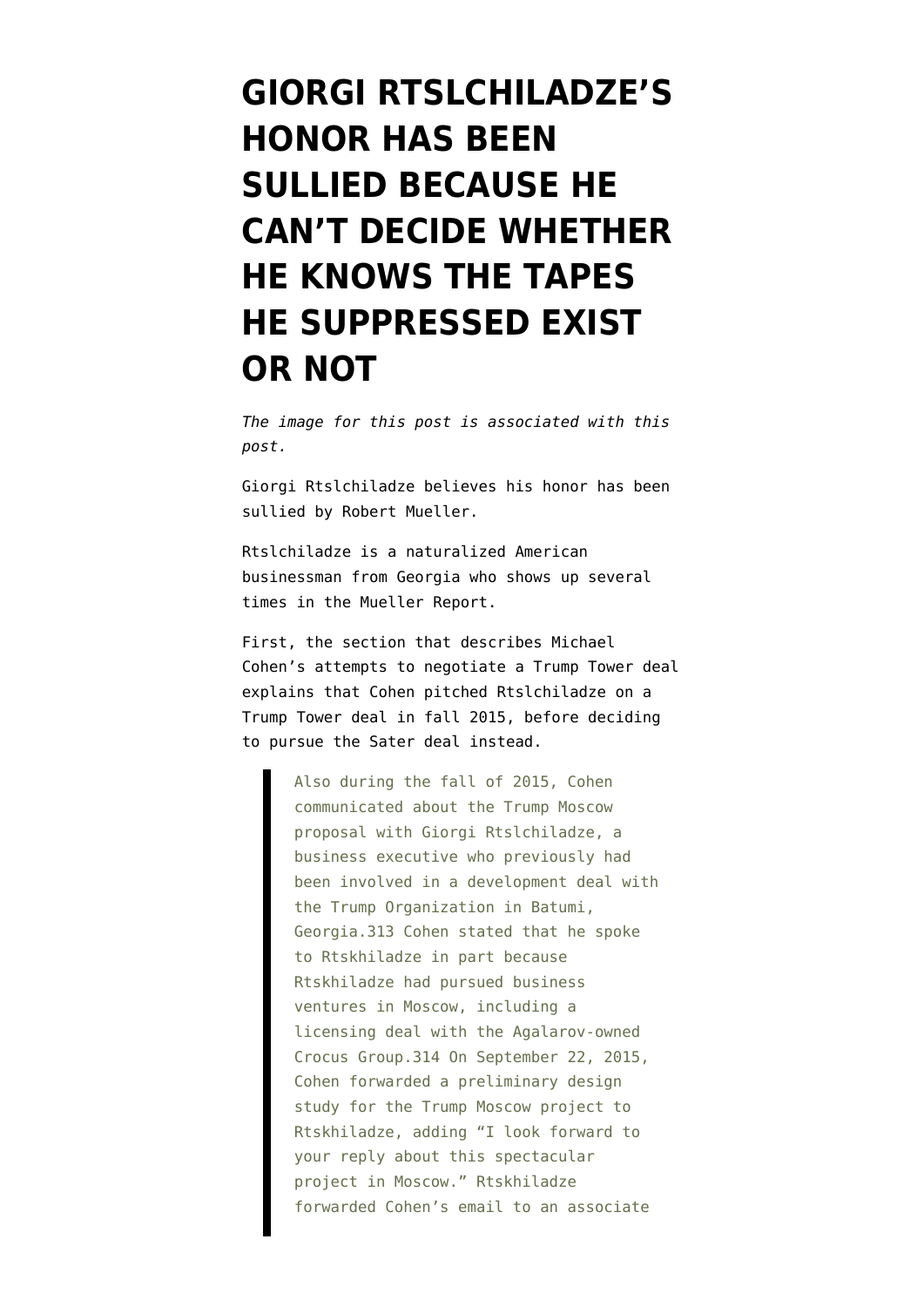and wrote, "first we could organize the meeting in New York at the highest level of the Russian Government and Mr. Trump this project would definitely receive the worldwide attention."315 On September 24, 2015, Rtskhiladze sent Cohen an attachment that he described as a proposed "[l]etter to the Mayor of Moscow from Trump org," explaining that "[w]e need to send this letter to the Mayor of Moscow (second guy in Russia) he is aware of the potential project and will pledge his support."316 In a second email to Cohen sent the same day, Rtslchiladze provided a translation of the letter, which described the Trump Moscow project as a "symbol of stronger economic, business and cultural relationships between New York and Moscow and therefore United States and the Russian Federation."317 On September 27, 2015, Rtslchiladze sent another email to Cohen, proposing that the Trump Organization partner on the Trump Moscow project with "Global Development Group LLC," which he described as being controlled by Michail Posikhin, a Russian architect, and Simon Nizharadze.318 Cohen told the Office that he ultimately declined the proposal and instead continued to work with I.C. Expert, the company represented by Felix Sater.319

313 Rtskhiladze was a U.S.-based executive of the Georgian company Silk Road Group. In approximately 2011, Silk Road Group and the Trump Organization entered into a licensing agreement to build a Trump-branded property in Batumi, Georgia. Rtskhiladze was also involved in discussions for a Trum branded ro'ect in Astana, Kazakhstan. The Office twice interviewed Rtskhiladze, [redacted]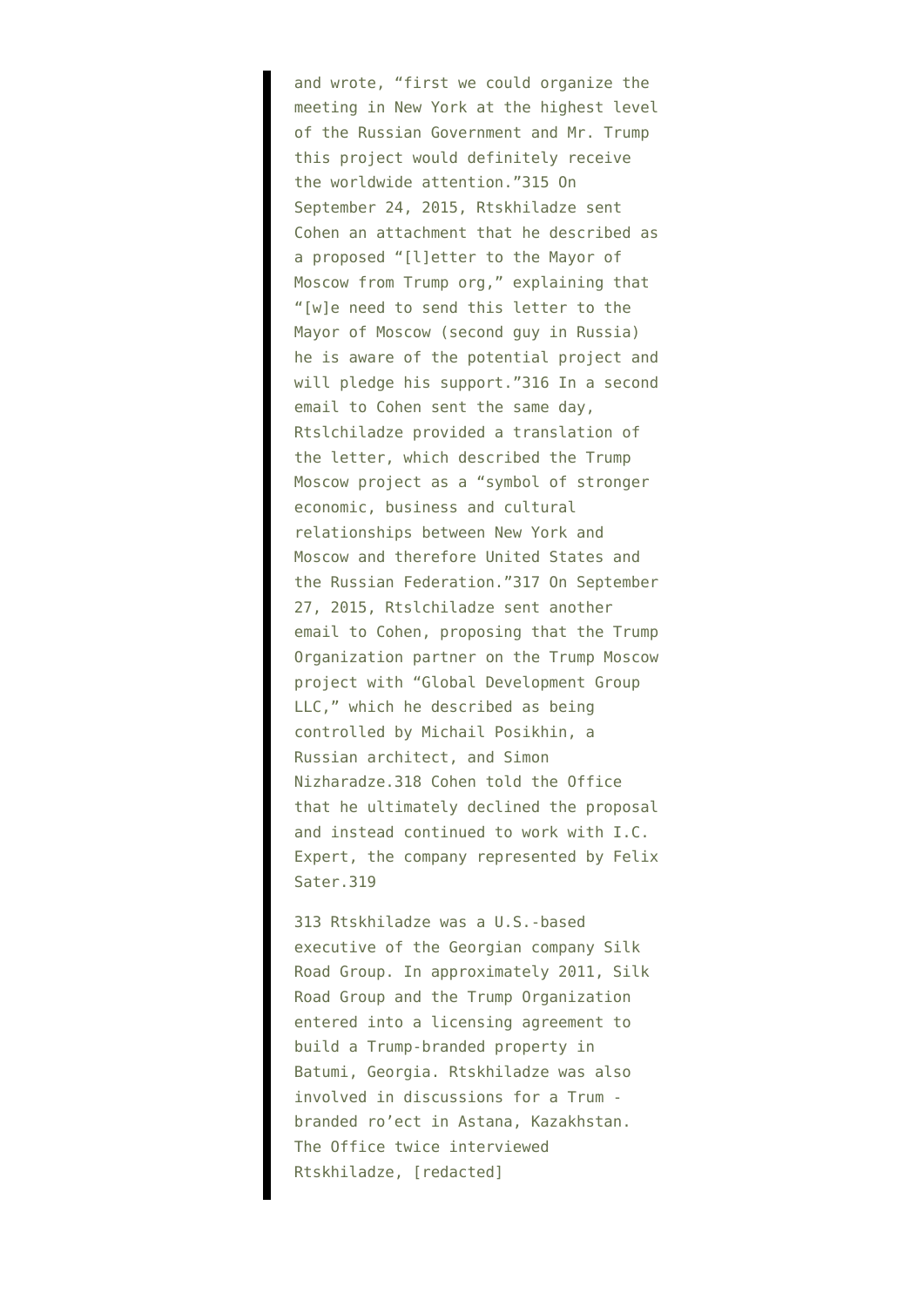The details on this second Trump Tower deal show that at some of the initiative for an election season Trump Tower deal came from Trump, not the Russians. This Rtskhiladze deal is noteworthy because he pursued (note the word) deals in the past with the Crocus Group — the Agalarov company — and because Mueller at least suggests he doesn't entirely buy Rtslchiladze's representation of the ownership of Global Development Group. Note that Rtskhiladze himself promised Cohen he had ties to the Mayor of Moscow.

An interview with Rtskhiladze is also footnoted in a discussion of Trump Organization's decision to close out certain business deals in the wake of the election.

> After the election, the Trump Organization sought to formally close out certain deals in advance of the inauguration.945

945 Cohen 9/18/18 302, at 1-2; see also Rtskhiladze 4/4/18 302, at 8-9.

The report doesn't explain why Trump Org would have any open business deals with Rtskhiladze in November 2016.

Note that Silk Road Group is [funded by Kazakh](https://www.newyorker.com/magazine/2017/08/21/trumps-business-of-corruption) [bank BTA group](https://www.newyorker.com/magazine/2017/08/21/trumps-business-of-corruption), [payments to Michael Cohen from](https://www.emptywheel.net/2019/03/20/mueller-kept-cohens-russian-sleazy-influence-peddling/) [which](https://www.emptywheel.net/2019/03/20/mueller-kept-cohens-russian-sleazy-influence-peddling/) were one of the reasons Mueller investigated him in the first place (and which has [sued Felix Sater](https://www.bloomberg.com/news/articles/2019-03-25/sater-eyed-trump-moscow-tower-to-launder-money-kazakh-bank-says) for attempting to launder funds through a Trump Tower deal).

It's the second mention of Rtskhiladze that has sullied his name, according to [reports](https://www.bloomberg.com/news/articles/2019-04-24/rtskhiladze-cohen-trump-russia-tapes) and a [letter](https://www.scribd.com/document/407493978/Giorgi-Rtskhiladze-letter-to-DOJ#from_embed) his attorney sent Bill Barr asking for a retraction (Rtskhiladze's attorney, A. Scott Bolden, works for the same firm, ReedSmith, that is engaging in a trollish defense of Concord Management; the letter he released to the press is actually a revised version of one he sent the day before).

As part of an explanation of why Jim Comey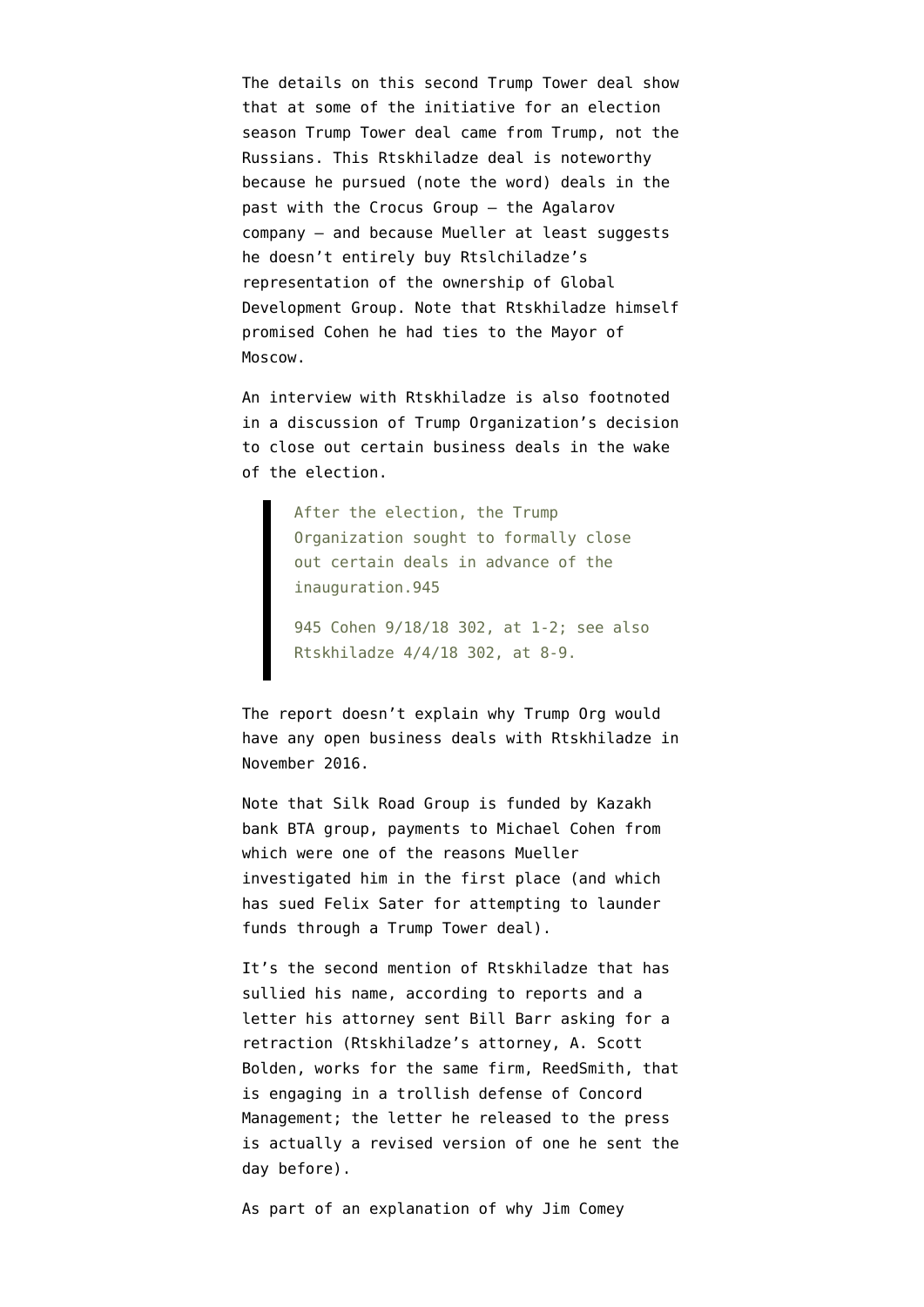briefed Trump on the Steele dossier on January 6, 2017, a footnote explains that Rtskhiladze texted Cohen about compromising tapes in October 2016.

> 112 Comey 1/7/17 Memorandum, at 1-2; Comey 11/15/17 302, at 3. Comey's briefing included the Steele reporting's unverified allegation that the Russians had compromising tapes of the President involving conduct when he was a private citizen during a 2013 trip to Moscow for the Miss Universe Pageant. During the 2016 presidential campaign, a similar claim may have reached candidate Trump. On October 30, 20 I 6, Michael Cohen received a text from Russian businessman Giorgi Rtskhiladze that said, "Stopped flow of tapes from Russia but not sure if there's anything else. Just so you know …. " 10/30/16 Text Message, Rtskhiladze to Cohen. Rtskhiladze said "tapes" referred to compromising tapes of Trump rumored to be held by persons associated with the Russian real estate conglomerate Crocus Group, which had helped host the 2013 Miss Universe Pageant in Russia. Rtskhiladze 4/4/18 302, at 12. Cohen said he spoke to Trump about the issue after receiving the texts from Rtskhiladze. Cohen 9/ 12/ 18 302, at 13. Rtskhiladze said he was told the tapes were fake, but he did not communicate that to Cohen. Rtskhiladze 5/10/18 302, at 7.

As I read it, the entire point of including this reference is not to substantiate the existence of a pee tape. Rather, it's to explain why Trump may have believed in the existence of one. It actually provides one explanation that makes Trump's response to Comey's briefing (as reflected in [Comey's own notes on it](https://www.documentcloud.org/documents/4442900-Ex-FBI-Director-James-Comey-s-memos.html)) less incriminating, not least his oblique reference to the Stormy Daniels and Susan McDougal allegations.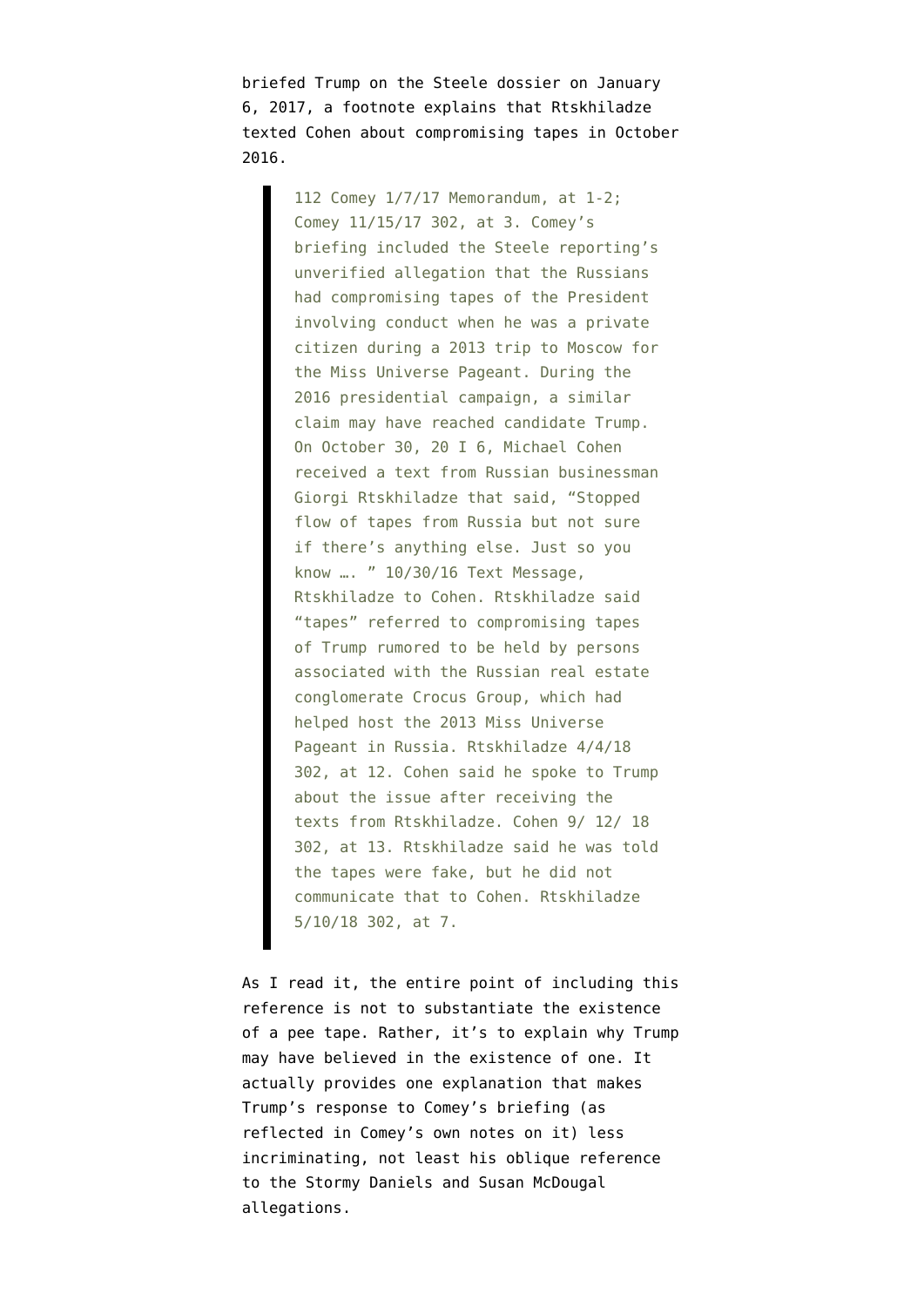I said, the Russians allegedly had tapes involving him and prostitutes at the Presidential Suite at the Ritz Carlton in Moscow from about 2013. He interjected, "there were no prostitutes; there were never prostitutes." He then said something about him being the kind of guy who didn't need to "go there" and laughed (which I understood to be communicating that he didn't need to pay for sex). He said "2013" to himself, as if trying to remember that period of time, but didn't add anything. He said he always assumed that hotel rooms he stayed in when he travels are wired in some way, I replied that I do as well

I said I wasn't saving this was true, only that I wanted him to know both that it had been reported and that the reports were in many hands. I said media like CNN had them and were looking for a news hook. I said it was important that we hot give them the excuse to write that the FBI has the material or and that we were keeping it very close-hold. He said he couldn't believe they hadn't gone with it. I said it was inflar matory stuff that they would eet killed for reporting straight up from the source reports.

He then started talking about all the women who had falsely accused him of grabbing or touching them (with particular mention of a "stripper" who said he grabbed her) and gave me the sense that he was defending himself to me. responded that we were not investigating him and the stuff might be totally made up but it was being said out of Russia and our job was to protect the President from efforts to coerce him. I said we try to understand what the Russians are doing and what they might do. I added that I also wanted him to know this in case it came out in the media.



happened just days after Cohen paid off Stormy Daniels on October 27. It would be unsurprising if Cohen discussed both with Trump at the same time.

Rtskhiladze is complaining about a number of things. Some of them are fair complaints about how his communications with Cohen were portrayed in the footnote.

> Referring to Rtskhiladze as a "Russian" businessman, his lawyer claims, it "implies he participated in a conspiracy to collude or interfere with the 2016 U.S. presidential elections."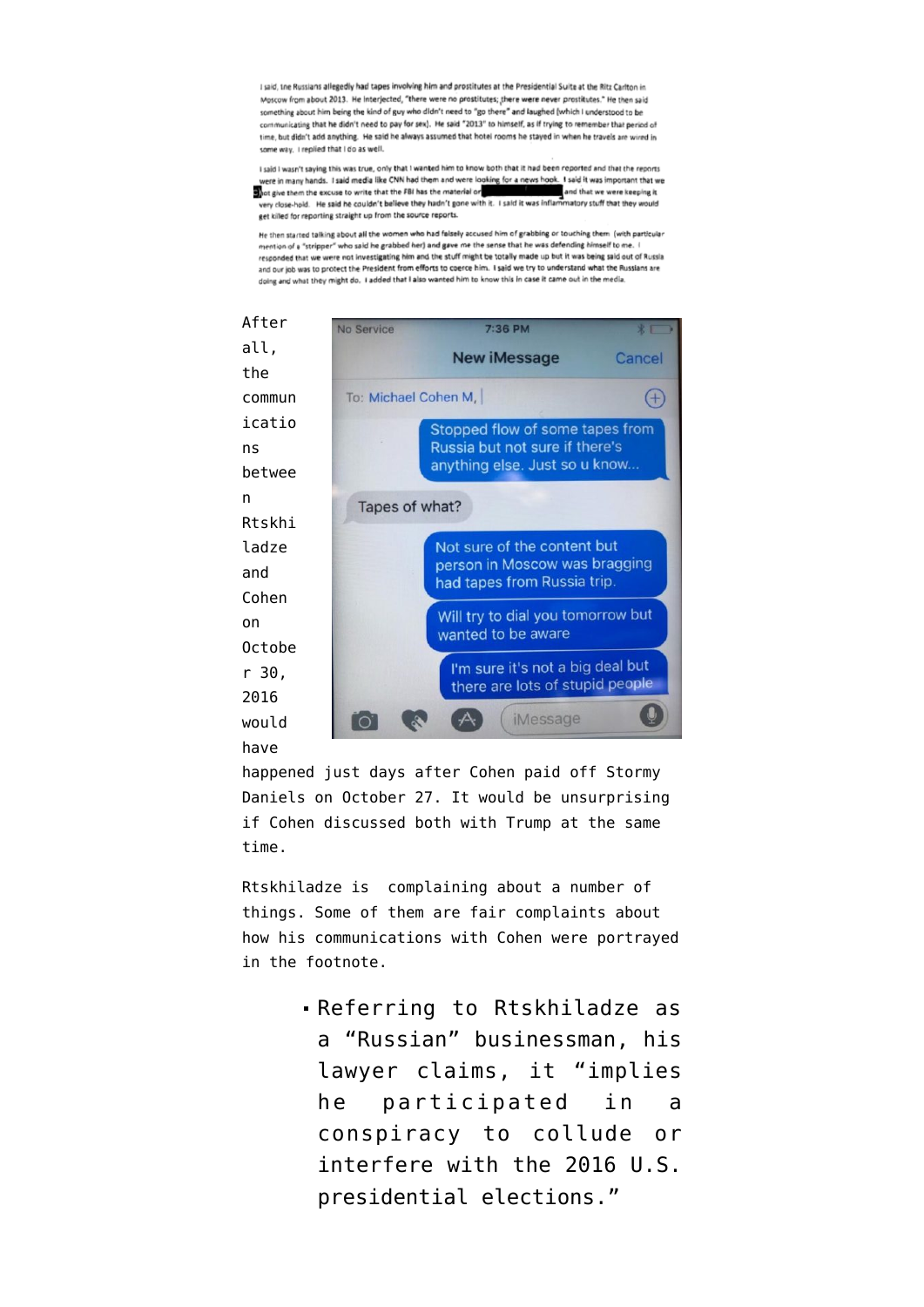- Quoting from the texts in isolation, "the isolated texts are suggestive of nefarious undertakings and, as such, defame Mr. Rtskhiladze's character. Viewing the texts in their entirety against the backdrop of Mssrs. Cohen and Rtskhiladze's cordial relationship places them in their proper context."
- Quoting the "'Stopping the flow' gives the impression that you are referencing the alleged salacious content of the alleged acts viewed on the tapes. To the contrary, this was a colloquialism by Mr. Rtskhiladze indicating that there was nothing to the rumors of the tapes, and that he did not believe there were any tapes, nor had he seen what was on the tapes, even if they existed."
- Misquoting the text without the word "some" — making the correct quote "stopped flow of some tapes from Russia." Bolden claims, illogically, that the word some "is crucial as it establishes the fact that Mr. Rtskhiladze had no knowledge of the tapes' content."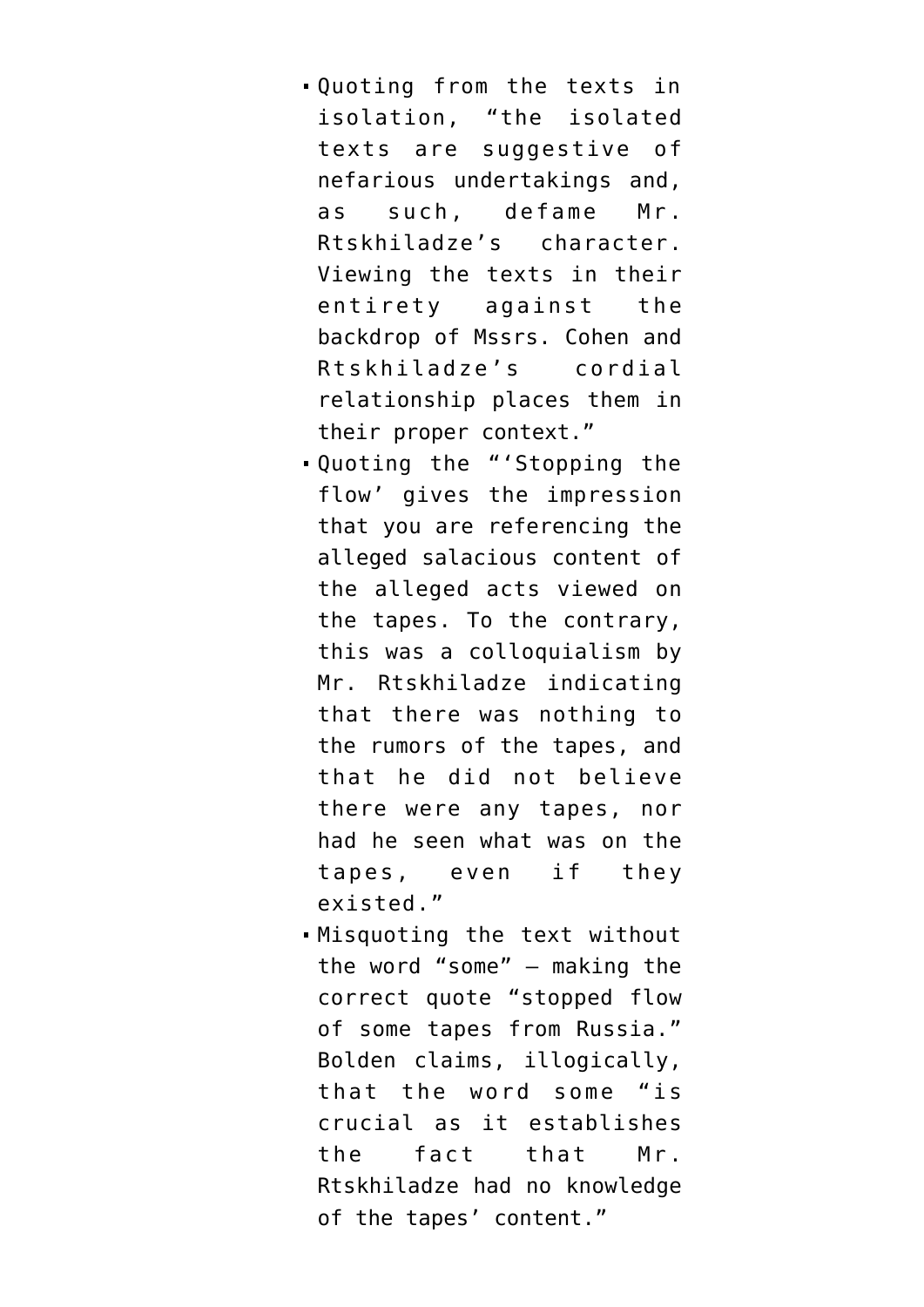That last bullet point, of course, makes zero sense. From there, the letter gets even more self-contradictory. Bolden first claims,

> The texts that were excised from the Mueller Report clearly indicate that Mr. Rtskhiladze does not have direct knowledge of what was said at the party in Moscow, which he did not attend. Mr. Rtskhiladze also does not know and cannot identify who allegedly made the statements about the tapes. Furthermore, Mr. Rtskhiladze has never seen the tapes and cannot opine on whether they exist. [my emphasis]

Just a few paragr aphs after claimi ng that Rtskhi ladze does not know whethe



r the tapes he assured Cohen he had suppressed existed or not, his attorney then claims that he knew the tapes did not exist.

> The suggestion that Mr. Rtskhiladze tried to curry favor with Mr. Cohen, the Trump Organization and possibly President Trump himself by allegedly texting that he had "stopped the flow of tapes from Russia" — knowing all the while that the tapes did not exist  $-$  is an outrageous and sensation distortion of the communications between Mssrs. Cohen and Rtskhiladze.

Footnote 112 of the Mueller Report would have the world believe that Mr.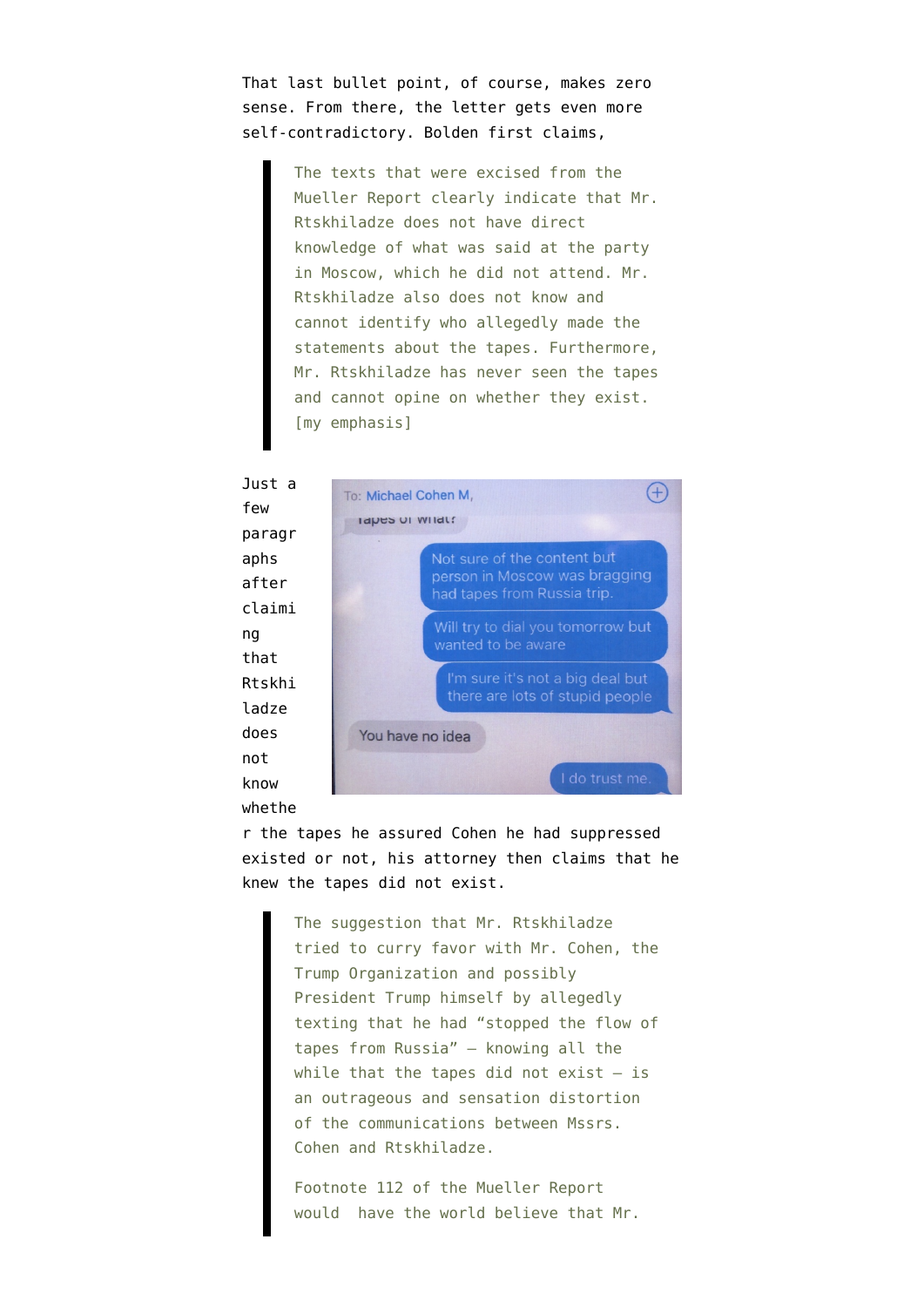Rtskhiladze is at best a caricature of an idle gossip or, worse, an opportunist with deep ties to the Russian business community2 and privy to untoward conduct by President Trump that Mr. Rtskhiladze and others intended to use to embarrass then Candidate Trump, derail his campaign and/or manipulate him after assuming the elected office. There is not a scintilla of evidence to support these inferences and to suggest otherwise is defamatory. [my emphasis]

Footnote 2 in this passage references the other discussions of Rtskhiladze in the report, which show him telling Cohen he had ties to (among others) the Mayor of Moscow; Rtskhiladze doesn't contest that he has the ties laid out on those sections.

I mean, Bolden is right: these texts do suggest that Rtskhiladze is either a gossip or, more likely, trying to capitalize on information he claimed to not only know about, but be able to affect.

But he's not actually offering a less damning explanation for them.

What he has done, however, is to call far more attention to them, all in a way that purports to assail Mueller's credibility, but instead raises even more questions about the relationship between him and Cohen.

Finally, Bolden issues a non-denial denial of having ties with Crocus.

> In a similar vein, Mr. Rtskhiladze has not had contact or dealings with the Crocus Group in 14 years, although he considers Crocus a reputable and successful business group. It is inaccurately stated that Mr. Rtskhiladze had a licensing deal with the Crocus Group.